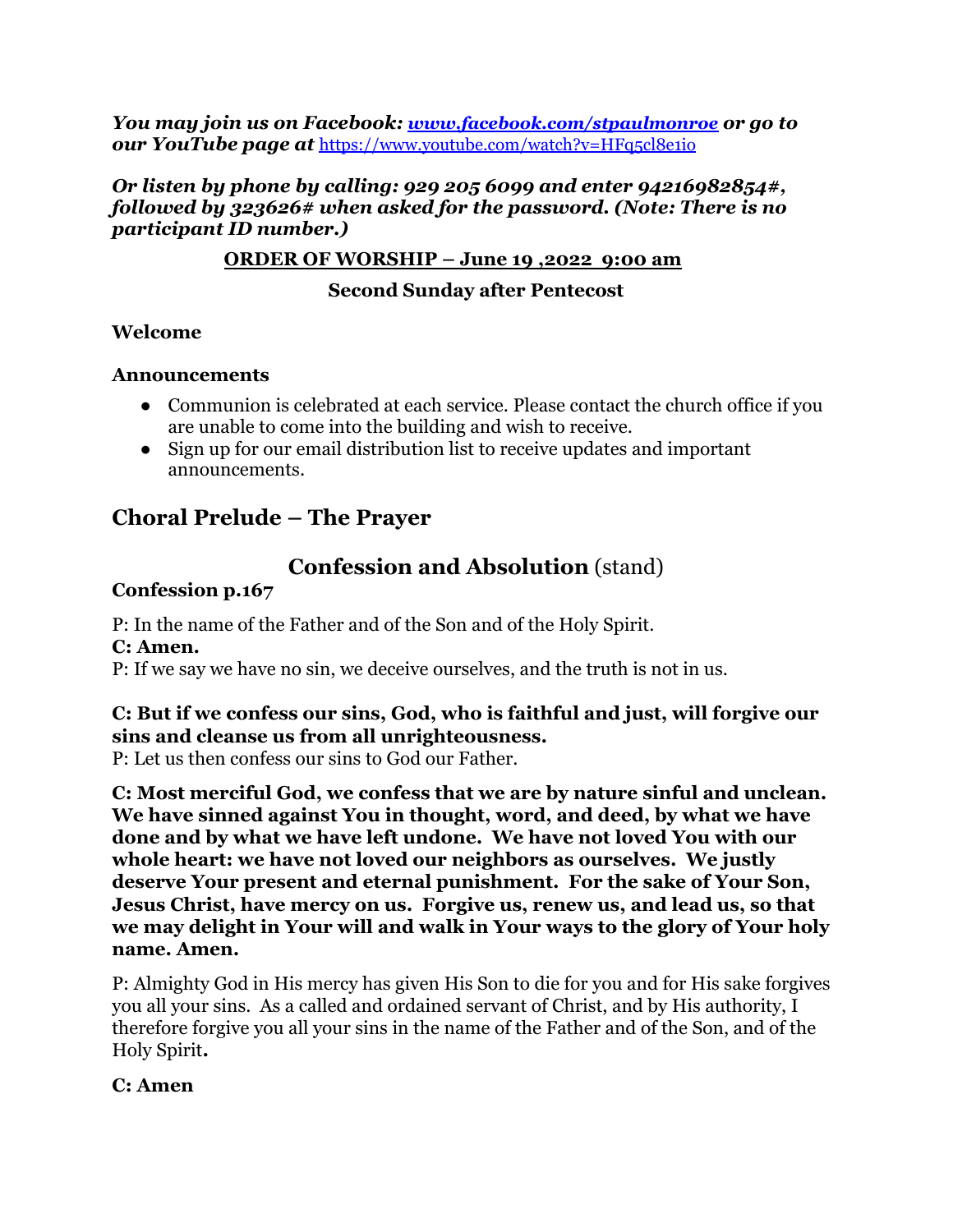# **Opening hymn:**

# **LSB 807 When Morning Gilds the Skies (vs.1-3, 5)**

1 When morning gilds the skies, My heart awaking cries, May Jesus Christ be praised! When evening shadows fall, This rings my curfew call: May Jesus Christ be praised!

2 When mirth for music longs, This is my song of songs; "May Jesus Christ be praised!" God's holy house of prayer Hath none that can compare With "Jesus Christ be praised!"

3 No lovelier antiphon In all high Heav'n is known Than "Jesus Christ be praised!" There to the eternal Word The eternal psalm is heard: "May Jesus Christ be praised!"

5.Sing, suns and stars of space, Sing ye that see His face, Sing, "Jesus Christ be praised!" God's whole creation o'er, Both now and evermore Shall Jesus Christ be praised! **Kyrie (p. 168)**

In peace let us pray to the Lord.

# **Lord, have mercy**

For the peace from above, and for our salvation, let us pray to the Lord.

# **Lord, have mercy.**

For the peace of the whole world, for the well being of the Church of God, and for the unity of all let us pray to the Lord.

# **Lord, have mercy.**

For this holy house and for all who offer here their worship and praise let us pray to the Lord.

# **Lord, have mercy.**

Help, save, comfort, and defend us, gracious Lord. **Amen.**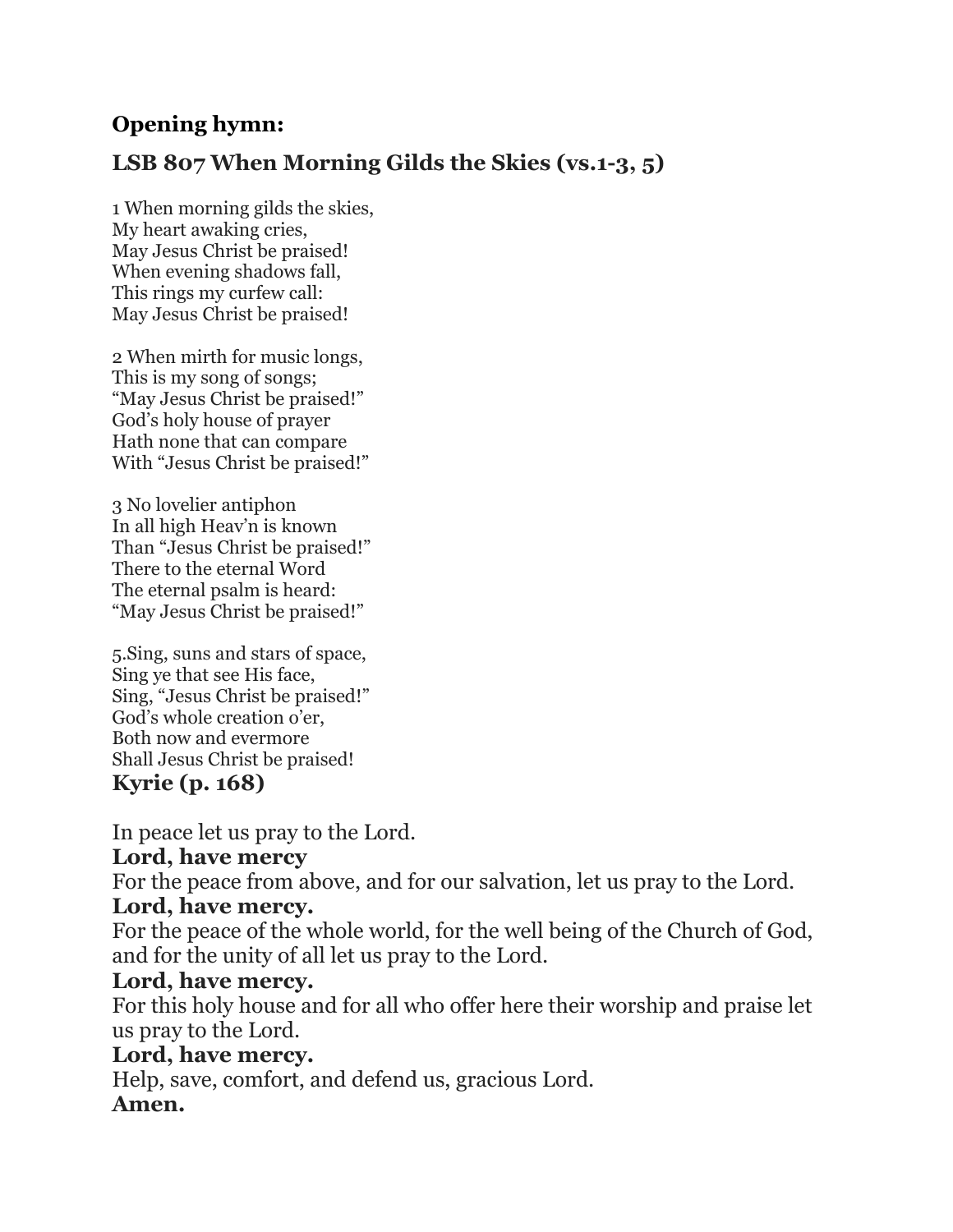# **Hymn of Praise This is the Feast p. 155**

### *Refrain*

This is the feast of victory for our God. Alleluia, alleluia, alleluia.

1. Worthy is Christ, the Lamb who was slain, whose blood set us free to be people of God. *Refrain*

2. Power, riches, wisdom , and strength, and honor, blessing and glory are His. *Refrain* 3. Sing with all the people of God, and join in the hymn of all creation.

4. Blessing, honor, glory and might be to God and the Lamb forever, Amen. *Refrain*

5. For the Lamb who was slain has begun His reign. Alleluia. *Refrain*

# **Salutation and Collect of the Day p. 172**

L: The Lord be with you. **C: And also with you.**

P: Let us pray.

O God, You have prepared for those who love You such good things as surpass our understanding. Cast out all sins and evil desires from us, and pour into our hearts Your Holy Spirit to guide us into all blessedness; through Jesus Christ, Your Son, our Lord, who lives and reigns with You and the Holy Spirit, one God, now and forever.

### **C: Amen**

# **First reading: Isaiah 65:1–9**

<sup>1</sup>I was ready to be sought by those who did not ask for me; I was ready to be found by those who did not seek me. I said, "Here am I, here am I," to a nation that was not called by my name. <sup>2</sup>I spread out my hands all the day to a rebellious people, who walk in a way that is not good, following their own devices; <sup>3</sup>a people who provoke me to my face continually, sacrificing in gardens and making offerings on bricks; <sup>4</sup>who sit in tombs, and spend the night in secret places; who eat pig's flesh, and broth of tainted meat is in their vessels; 5who say, "Keep to yourself,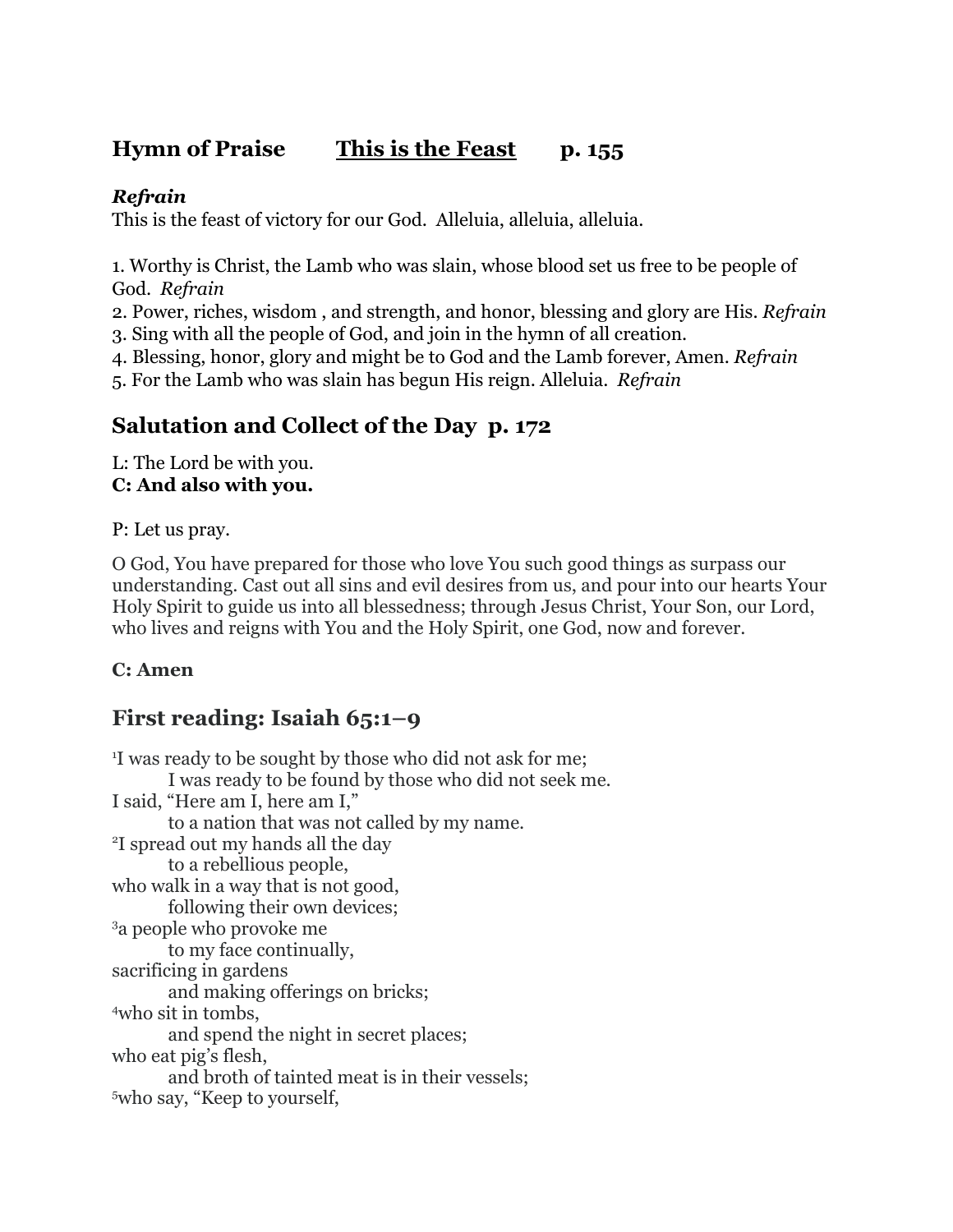do not come near me, for I am too holy for you." These are a smoke in my nostrils, a fire that burns all the day. <sup>6</sup>Behold, it is written before me: "I will not keep silent, but I will repay; I will indeed repay into their bosom <sup>7</sup>both your iniquities and your fathers' iniquities together, says the LORD; because they made offerings on the mountains and insulted me on the hills, I will measure into their bosom payment for their former deeds." <sup>8</sup>Thus says the LORD: "As the new wine is found in the cluster, and they say, 'Do not destroy it, for there is a blessing in it,' so I will do for my servants' sake, and not destroy them all. <sup>9</sup>I will bring forth offspring from Jacob, and from Judah possessors of my mountains; my chosen shall possess it, and my servants shall dwell there." L: This is the Word of the Lord.

**C: Thanks be to God**.

# **Psalm 3**

<sup>1</sup>O LORD, how many are my foes! Many are rising against me; **<sup>2</sup>many are saying of my soul, there is no salvation for him in God.** <sup>3</sup>But you, O LORD, are a shield about me, my glory, and the lifter of my head. **<sup>4</sup>I cried aloud to the LORD, and he answered me from his holy hill.** <sup>5</sup>I lay down and slept; I woke again, for the LORD sustained me. **<sup>6</sup>I will not be afraid of many thousands of people who have set themselves against me all around.**

<sup>7</sup>Arise, O LORD! Save me, O my God! For you strike all my enemies on the cheek; you break the teeth of the wicked.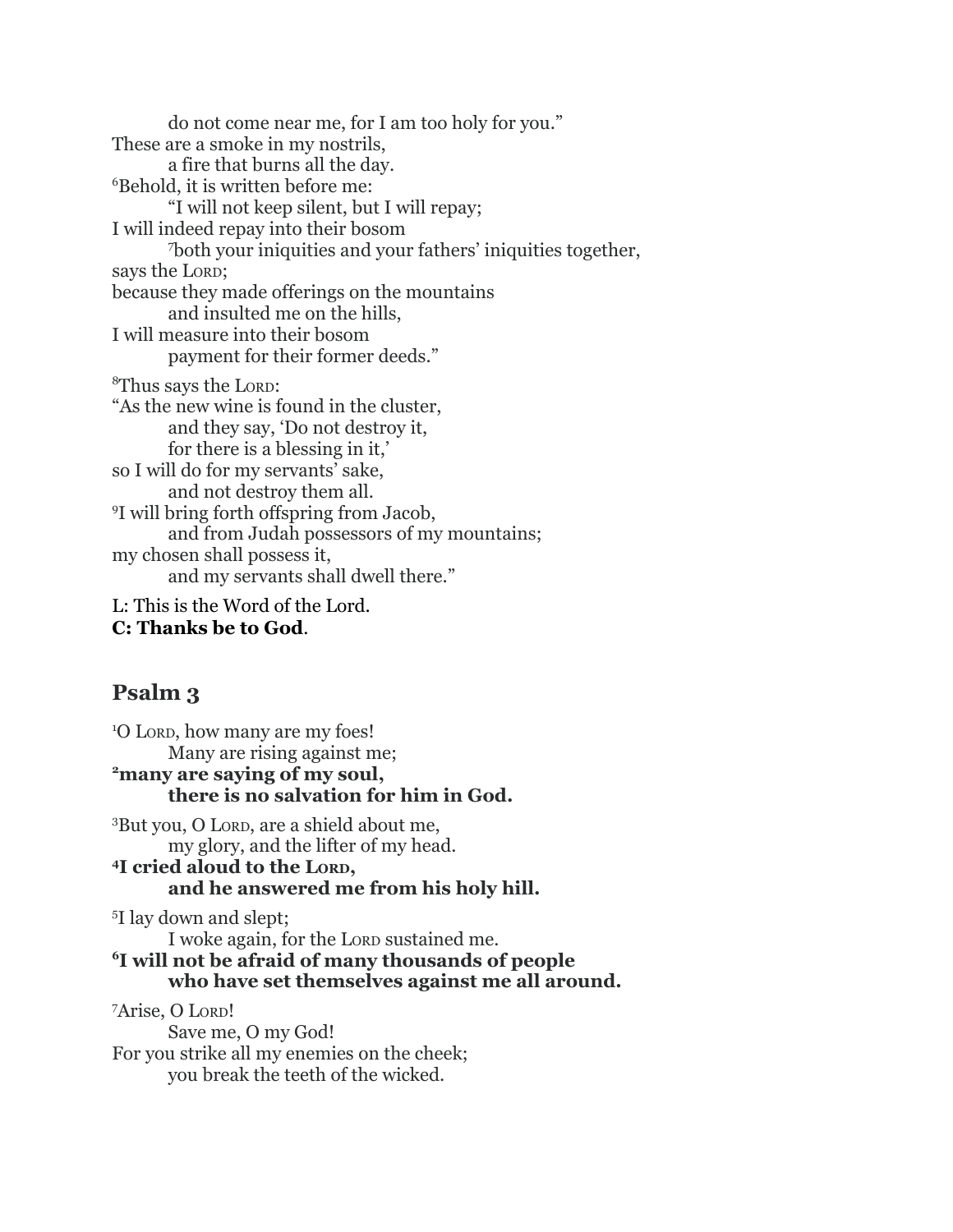**<sup>8</sup>Salvation belongs to the LORD;**

**your blessing be on your people!**

**Glory be to the Father and to the Son and to the Holy Spirit; as it was is in the beginning, is now, and will be forever. Amen**

## **Second Reading: Galatians 3:23—4:7**

<sup>23</sup>Now before faith came, we were held captive under the law, imprisoned until the coming faith would be revealed. <sup>24</sup>So then, the law was our guardian until Christ came, in order that we might be justified by faith. <sup>25</sup>But now that faith has come, we are no longer under a guardian, <sup>26</sup>for in Christ Jesus you are all sons of God, through faith. <sup>27</sup>For as many of you as were baptized into Christ have put on Christ. <sup>28</sup>There is neither Jew nor Greek, there is neither slave nor free, there is neither male nor female, for you are all one in Christ Jesus. <sup>29</sup>And if you are Christ's, then you are Abraham's offspring, heirs according to promise.

<sup>1</sup>I mean that the heir, as long as he is a child, is no different from a slave, though he is the owner of everything, <sup>2</sup>but he is under guardians and managers until the date set by his father. <sup>3</sup>In the same way we also, when we were children, were enslaved to the elementary principles of the world. <sup>4</sup>But when the fullness of time had come, God sent forth his Son, born of woman, born under the law, <sup>5</sup>to redeem those who were under the law, so that we might receive adoption as sons. <sup>6</sup>And because you are sons, God has sent the Spirit of his Son into our hearts, crying, "Abba! Father!" <sup>7</sup>So you are no longer a slave, but a son, and if a son, then an heir through God.

L: This is the word of the Lord. **C: Thanks be to God.**

# **Alleluia Verse p. 952**

Alleluia II

P: The Holy Gospel according to St. Luke the 8th chapter.

### **C: Glory to You, O Lord.**

### **Luke 8:26–39**

<sup>26</sup>Then they sailed to the country of the Gerasenes, which is opposite Galilee. <sup>27</sup>When Jesus had stepped out on land, there met him a man from the city who had demons. For a long time he had worn no clothes, and he had not lived in a house but among the tombs. <sup>28</sup>When he saw Jesus, he cried out and fell down before him and said with a loud voice, "What have you to do with me, Jesus, Son of the Most High God? I beg you, do not torment me." <sup>29</sup>For he had commanded the unclean spirit to come out of the man. (For many a time it had seized him. He was kept under guard and bound with chains and shackles, but he would break the bonds and be driven by the demon into the desert.) <sup>30</sup>Jesus then asked him, "What is your name?" And he said, "Legion," for many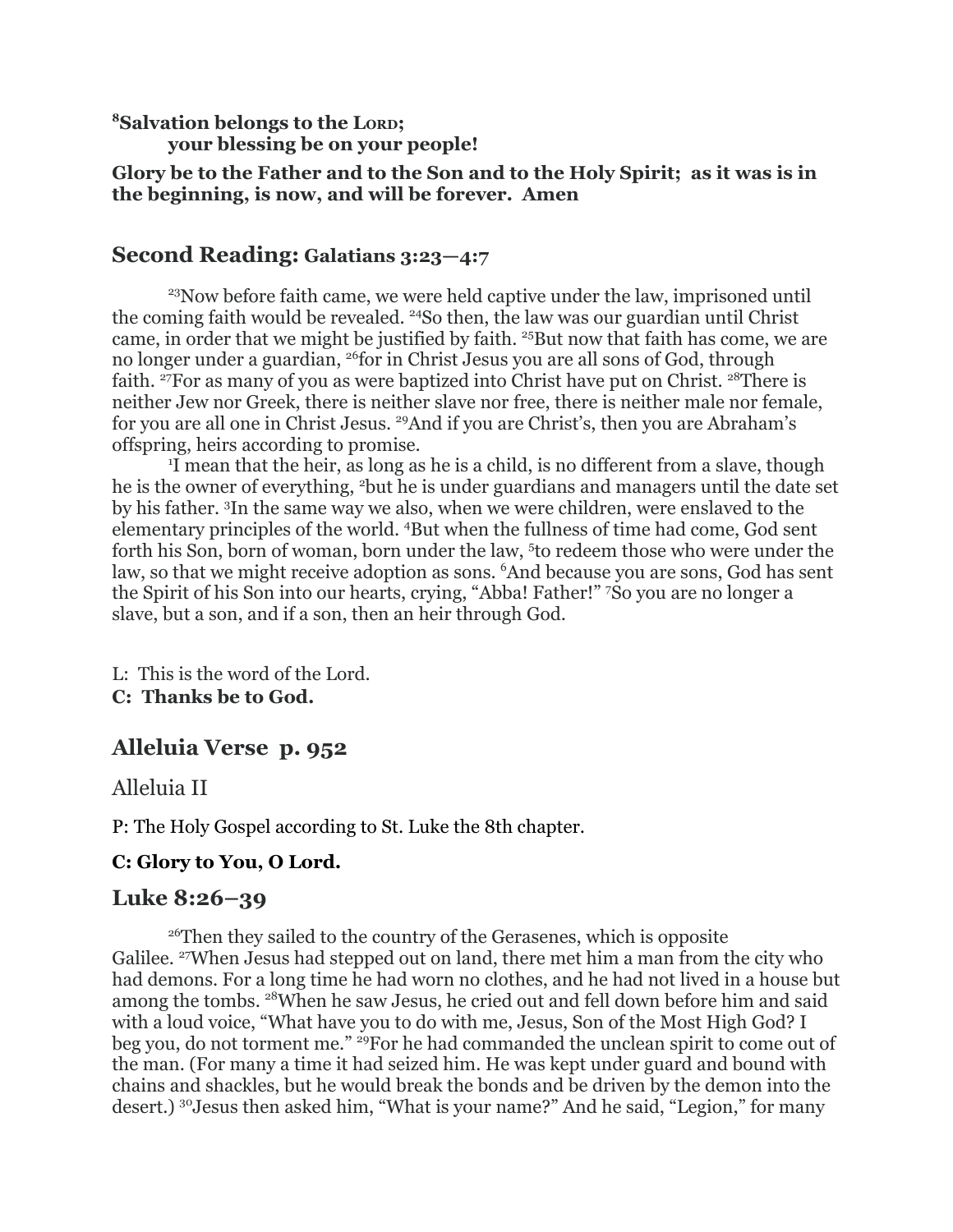demons had entered him. <sup>31</sup>And they begged him not to command them to depart into the abyss. <sup>32</sup>Now a large herd of pigs was feeding there on the hillside, and they begged him to let them enter these. So he gave them permission. 33Then the demons came out of the man and entered the pigs, and the herd rushed down the steep bank into the lake and were drowned.

<sup>34</sup>When the herdsmen saw what had happened, they fled and told it in the city and in the country. <sup>35</sup>Then people went out to see what had happened, and they came to Jesus and found the man from whom the demons had gone, sitting at the feet of Jesus, clothed and in his right mind, and they were afraid. <sup>36</sup>And those who had seen it told them how the demon-possessed man had been healed. <sup>37</sup>Then all the people of the surrounding country of the Gerasenes asked him to depart from them, for they were seized with great fear. So he got into the boat and returned. <sup>38</sup>The man from whom the demons had gone begged that he might be with him, but Jesus sent him away, saying, <sup>39</sup>"Return to your home, and declare how much God has done for you." And he went away, proclaiming throughout the whole city how much Jesus had done for him.

P: This is the Gospel of the Lord. **C: Praise to You, O Christ.**

# **Children's Message**

### **Sermon**

P: We rise for the Hymn of the Day

# **LSB 825 Rise, Shine, You People**

- 1 Rise, shine, you people! Christ the Lord has entered our human story; God in Him is centered. He comes to us, by death and sin surrounded, with grace unbounded.
- 2 See how He sends the pow'rs of evil reeling; He brings us freedom, light and life and healing. All men and women, who by guilt are driven, now are forgiven.
- 3 Come, celebrate; your banners high unfurling, your songs and prayers against the darkness hurling. To all the world go out and tell the story of Jesus' glory.
- 4 Tell how the Father sent His Son to save us. Tell of the Son, who life and freedom gave us. Tell how the Spirit calls from ev'ry nation His new creation.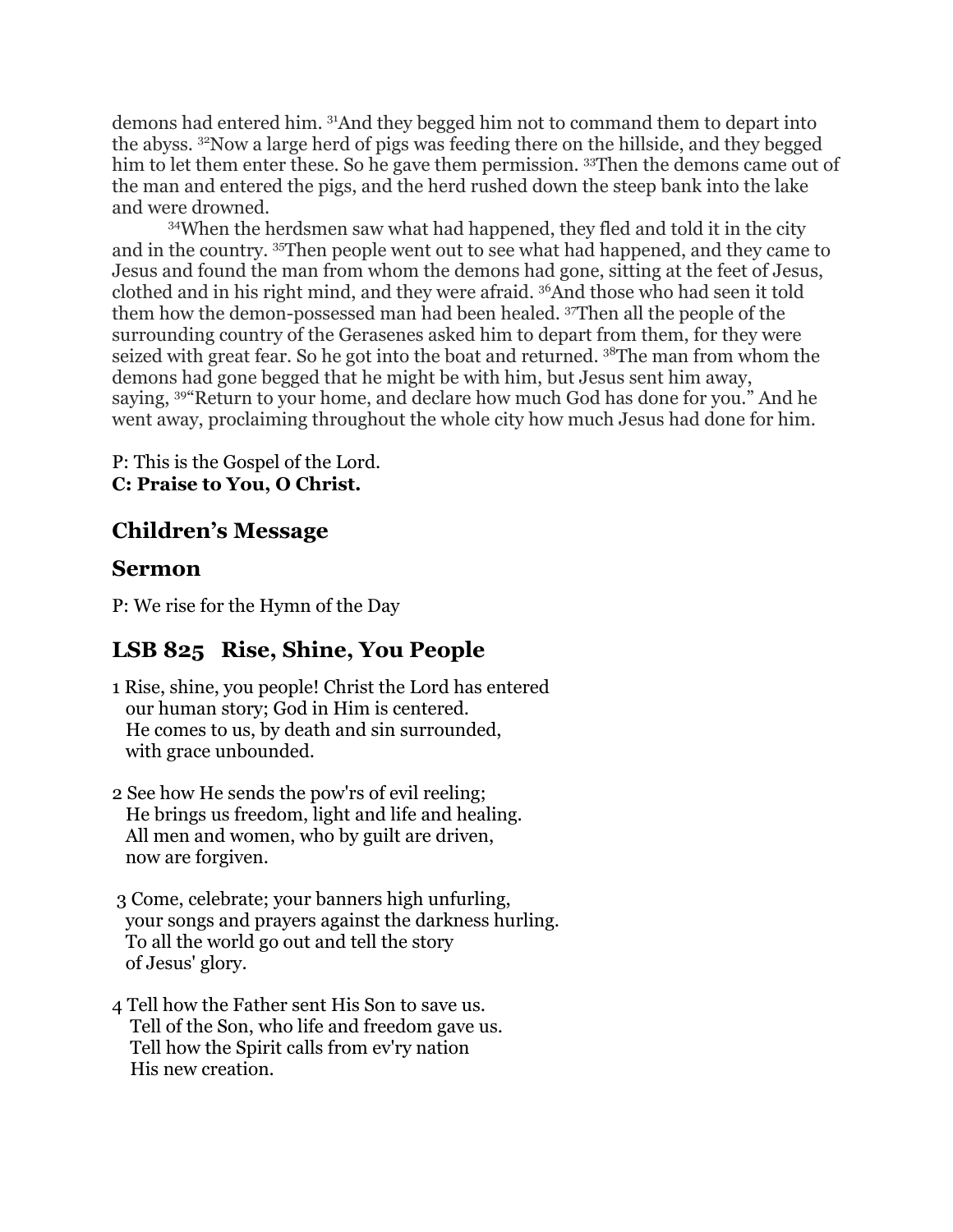Let us then confess our faith in the words of the Apostle's Creed.

### **The Apostle's Creed**

I believe in God, the Father almighty, maker of heaven and earth,

And in Jesus Christ, his only Son, our Lord, who was conceived by the Holy Spirit, born of the Virgin Mary, suffered under Pontius Pilate, was crucified, died and was buried. He descended into hell. The third day He rose again from the dead. He ascended into heaven and sits at the right hand of God the Father almighty. From thence he will come to judge the living and the dead.

I believe in the Holy Spirit, the holy Christian Church, the communion of saints, the forgiveness of sins, the resurrection of the body, and the life everlasting. Amen.

# **Prayers of the Church**

# **Sharing of the Peace**

#### **Offering**

We continue the age-old practice of presenting our tithes, gifts, and offerings to Almighty God though now through modern means. Giving options and contact information are listed on the screen and at the end of this folder. A plate is also available at the entrance to the sanctuary.

#### **Service of the Sacrament p. 177**

P: The Lord be with you. **C: And also with you.**

P: Lift up your hearts. **C: We lift them to the Lord**.

P: Let us give thanks to the Lords our God. **C: It is right to give Him thanks and praise.**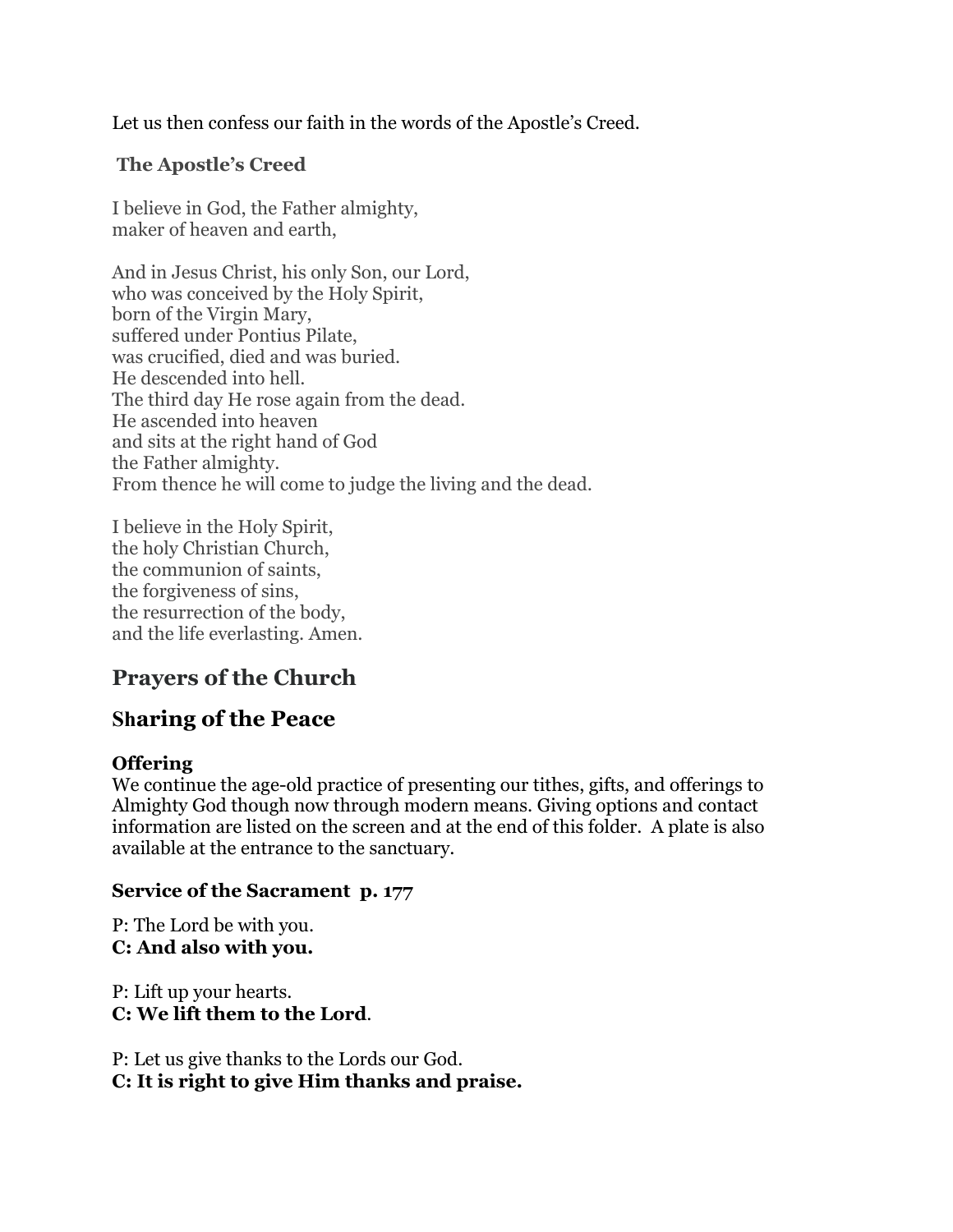P: It is truly good, right and salutary…evermore praising You and saying:

**Sanctus p. 178**

**C: Holy, holy , holy Lord, Lord God of pow'r and might: Heav'n and earth are full of Your glory, Hosanna in the highest. Blessed is He who comes in the name of the Lord, Hosanna in the highest.**

**Prayer of Thanksgiving p. 178**

**C: Amen**

**The Words of Our Lord p. 179**

**Proclamation of Christ p. 179**

**C: Amen, Come, Lord Jesus**

P: Lord, remember us in Your kingdom and teach us to pray:

#### **Lord's Prayer**

**Our Father who art in heaven, hallowed be Thy name, Thy kingdom come, Thy will be done on earth as it is in heaven; give us this day our daily bread; and forgive us our trespasses as we forgive those who trespass against us; and lead us not into temptation but deliver us from evil. For Thine is the kingdom and the power and the glory forever and ever. Amen.**

#### **Pax Domini p. 180**

P: The peace of the Lord be with you always. **C: Amen**

**Agnus Dei p. 180 Lamb of God**

**O Christ, Thou Lamb of God, that takest away the sin of the world, have mercy upon us.**

**O Christ, Thou Lamb of God, that takest away the sin of the world, have mercy upon us.**

**O Christ, Thou Lamb of God, that takest away the sin of the world, grant us Thy peace. Amen**

**Distribution p. 181**

**C: Amen**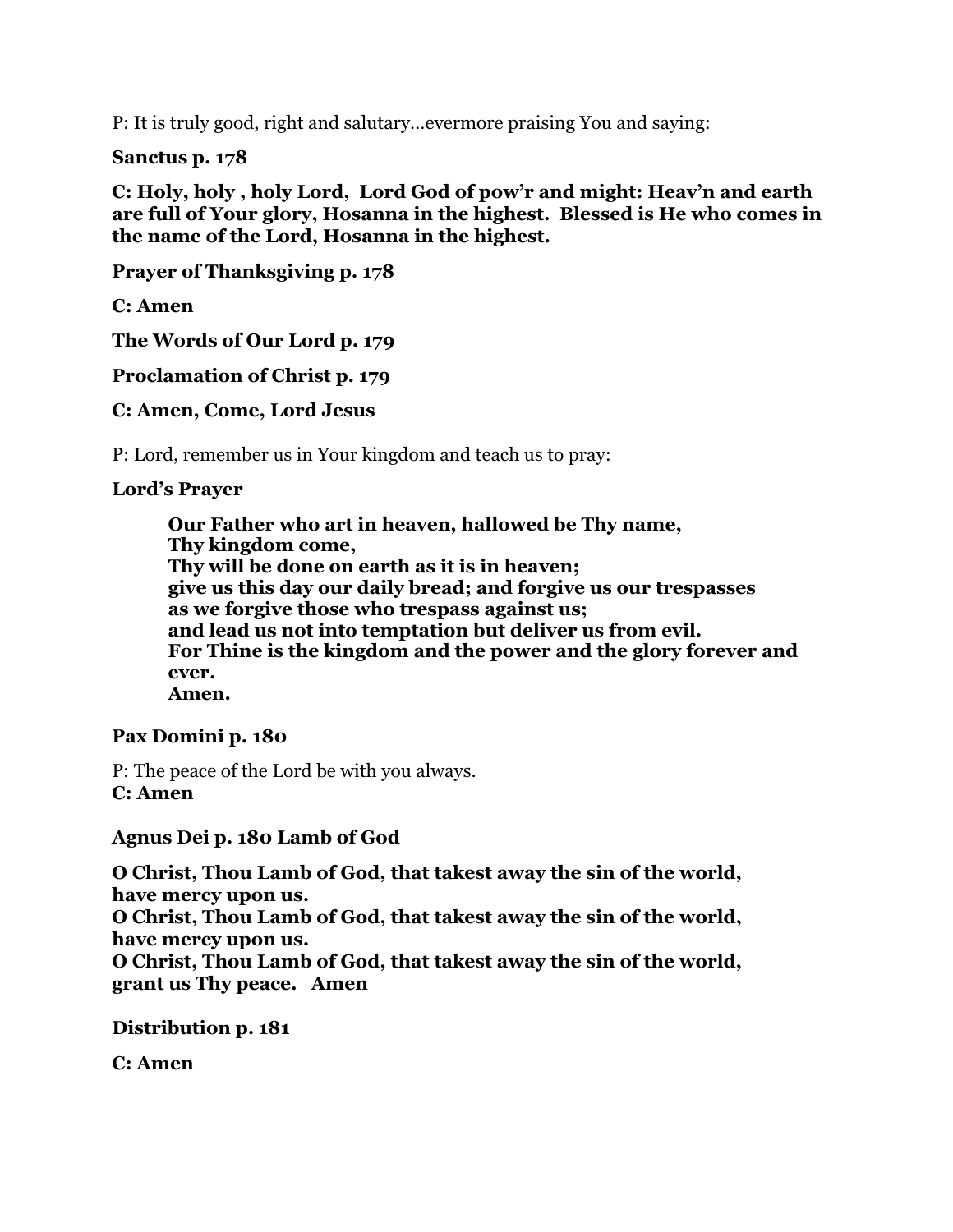# **Communion Hymns**

# **LSB 570 Just as I Am, without One Plea**

1 Just as I am, without one plea But that Thy blood was shed for me And that Thou bid'st me come to Thee O Lamb of God, I come! I come

2 Just as I am, and waiting not to rid my soul of one dark blot to Thee whose blood can cleanse each spot O Lamb of God, I come, I come

3 Just as I am, though tossed about With many a conflict, many a doubt Fighting and fears within without O Lamb of God, I come, I come

4 Just as I am, poor, wretched, blind Sight, riches, healing of the mind Yea, all I need, in Thee to find O Lamb of God, I come, I come!

# **W&P 42 Glorify Thy Name**

Father we love You, we worship and adore You, Glorify Thy name in all the earth; Glorify Thy name, glorify Thy name, Glorify Thy name in all the earth.

Jesus we love You, we worship and adore You, Glorify Thy name in all the earth; Glorify Thy name, glorify Thy name, Glorify Thy name in all the earth.

Spirit we love You, we worship and adore You, Glorify Thy name in all the earth; Glorify Thy name, glorify Thy name, Glorify Thy name in all the earth.

# **W&P How Majestic is Your Name (2x)**

O Lord, our Lord, how majestic is Your name in all the earth! O Lord, our Lord, how majestic is Your name in all the earth! O Lord, we praise Your name, O Lord, we magnify Your name, Prince of Peace, might God, O Lord God Almighty.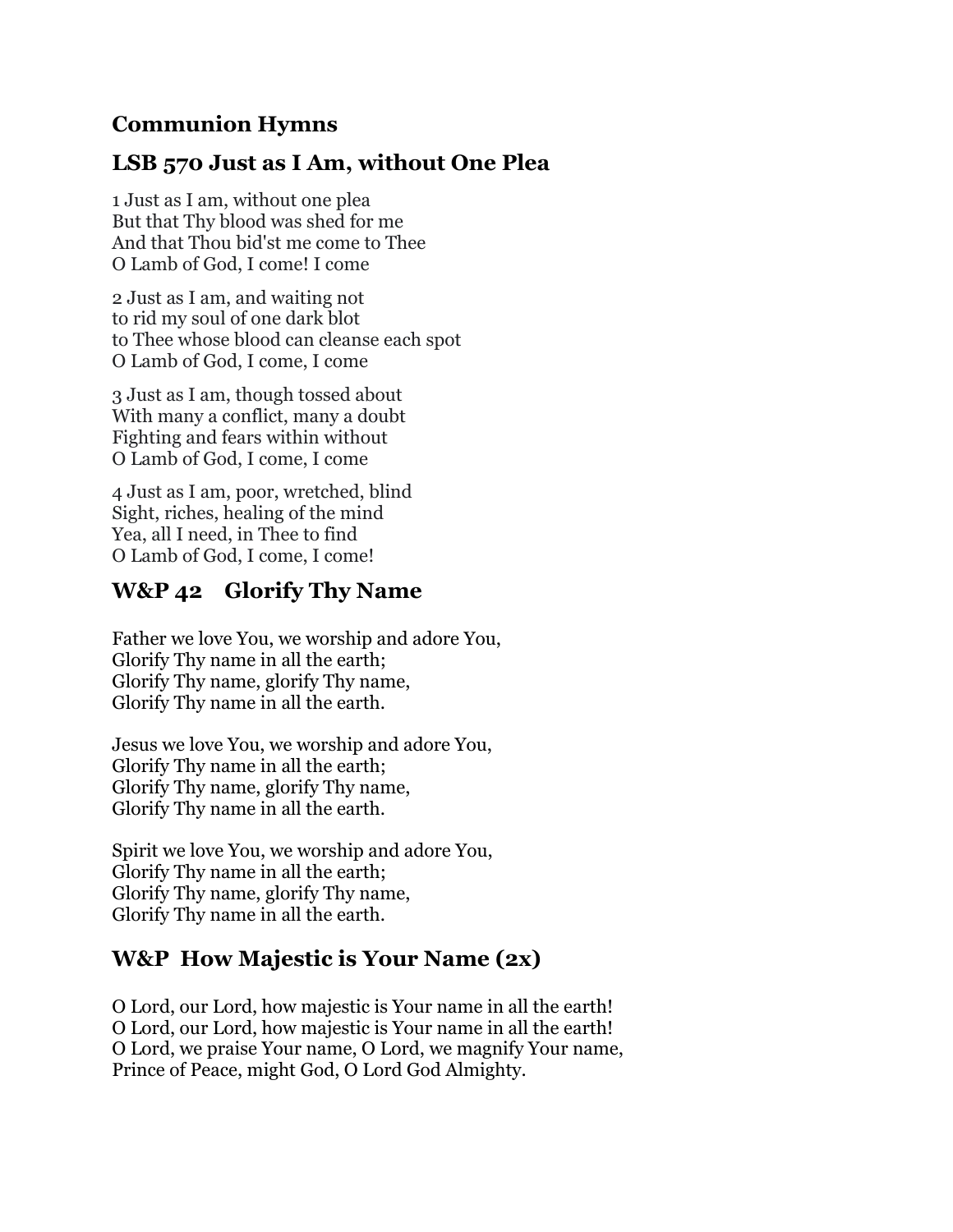# **Post communion canticle**

# **LSB 482 This Joyful Eastertide (vs.1)**

This joyful Eastertide Away with sin and sorrow! My love the Crucified, Has sprung to life this morrow; Had Christ, who once was slain, Not burst His three-day prison, Our faith had been in vain; But now has Christ arisen, arisen, arisen; But now has Christ arisen!

P: Let us pray,

**C: Amen.**

**Benediction p. 183**

# **Closing Hymn**

# **LSB 643 Sent Forth By God's Blessing**

1.Sent forth by God's blessing, Our true faith confessing, The people of God from His dwelling take leave. The Supper is ended. O now be extended The fruits of this service in all who believe. The seed of His teaching, Receptive souls reaching, Shall blossom in action for God and for all. His grace did invite us, His love shall unite us, To work for God's kingdom and answer His call.

2.With praise and thankgiving To God everliving, The tasks of our ev'ryday life we will face. Our faith ever sharing, In love ever caring, Embracing His children of each tribe and race, With Your feast You fee us, With Your light now lead us; Unite us as one in this life that we share. Then may all the living With praise and thanksgiving Give honor to Christ and His name that we bear.

# **Dismissal**

P: Go in peace. Grow in grace.

**C: Thanks be to God.**

# **Postlude**